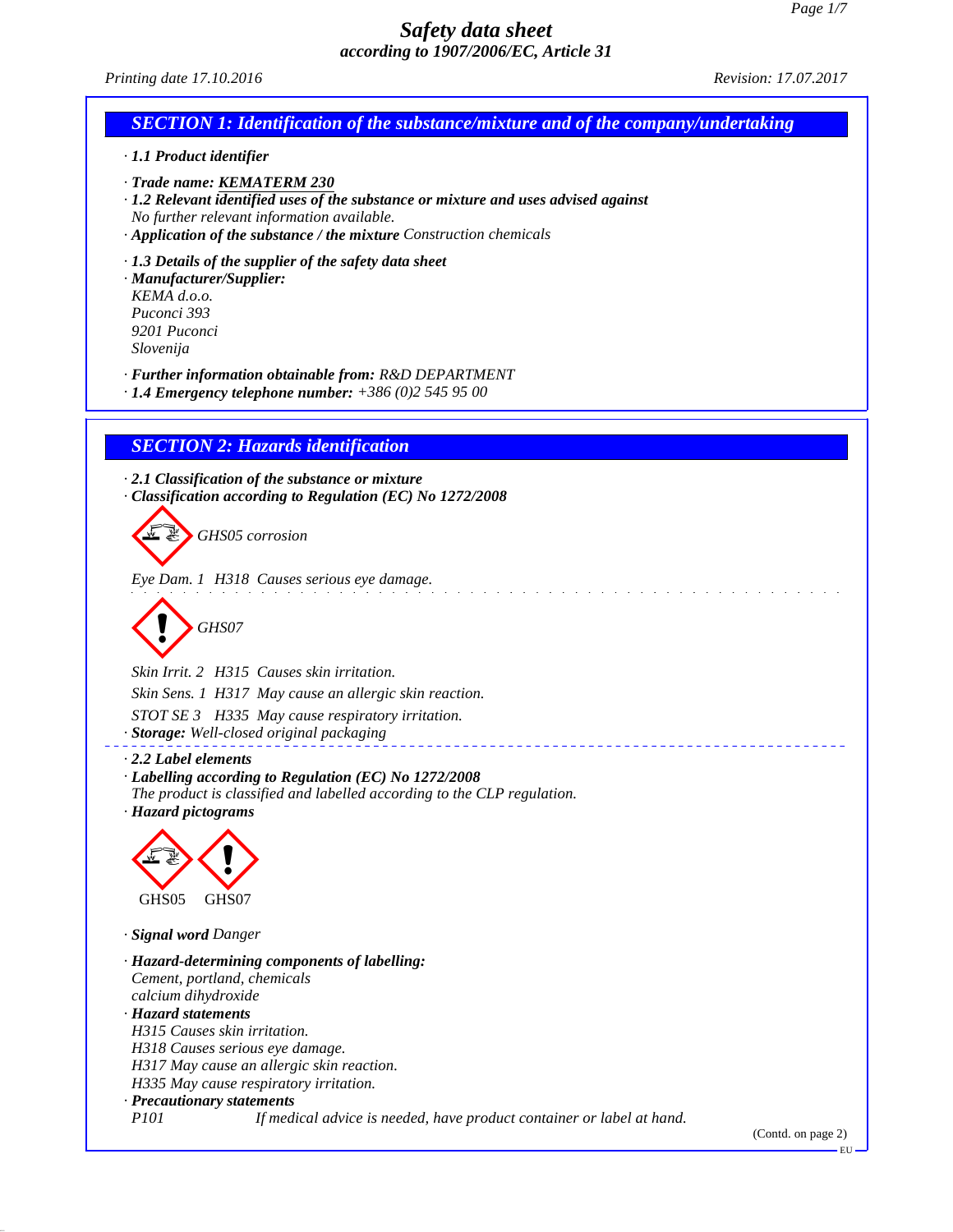*Printing date 17.10.2016 Revision: 17.07.2017*

#### *Trade name: KEMATERM 230*

|                           | (Contd. of page 1)                                                                                    |
|---------------------------|-------------------------------------------------------------------------------------------------------|
| <i>P102</i>               | Keep out of reach of children.                                                                        |
| <i>P103</i>               | Read label before use.                                                                                |
| P <sub>261</sub>          | Avoid breathing dust/fume/gas/mist/vapours/spray.                                                     |
|                           | P305+P351+P338 IF IN EYES: Rinse cautiously with water for several minutes. Remove contact lenses, if |
|                           | present and easy to do. Continue rinsing.                                                             |
| <i>P310</i>               | Immediately call a POISON CENTER/doctor.                                                              |
| <i>P321</i>               | Specific treatment (see on this label).                                                               |
| P <sub>405</sub>          | Store locked up.                                                                                      |
| <i>P501</i>               | Dispose of contents/container in accordance with local/regional/national/international                |
|                           | regulations.                                                                                          |
| $\cdot$ 2.3 Other hazards |                                                                                                       |
|                           | $\cdot$ Results of PBT and vPvB assessment                                                            |

*· PBT: Not applicable.*

*· vPvB: Not applicable.*

## *SECTION 3: Composition/information on ingredients*

#### *· 3.2 Chemical characterisation: Mixtures*

*· Description: Mixture of substances listed below with nonhazardous additions.*

# *· Dangerous components:*

| · Dungerous components:                                                                  |                                                                                                                                                                                     |              |
|------------------------------------------------------------------------------------------|-------------------------------------------------------------------------------------------------------------------------------------------------------------------------------------|--------------|
|                                                                                          | $CAS: 65997-15-1$ Cement, portland, chemicals                                                                                                                                       | $25 - 50\%$  |
|                                                                                          |                                                                                                                                                                                     |              |
|                                                                                          | EINECS: 266-043-4<br>$\left\{\begin{matrix} 2 \\ 2 \\ 3 \end{matrix} \right\}$ Eye Dam. 1, H318<br>$\left\{3, 15\right\}$ Skin Irrit. 2, H315; Skin Sens. 1A, H317; STOT SE 3, H335 |              |
| CAS: 1305-62-0                                                                           | $ calc$ ium dihydroxide                                                                                                                                                             | $\leq 2.5\%$ |
|                                                                                          | EINECS: 215-137-3 $\leftrightarrow$ Eye Dam. 1, H318                                                                                                                                |              |
| Additional information: For the wording of the listed hazard phrases refer to section 16 |                                                                                                                                                                                     |              |

*· Additional information: For the wording of the listed hazard phrases refer to section 16.*

# *SECTION 4: First aid measures*

*· 4.1 Description of first aid measures*

- *· General information: Immediately remove any clothing soiled by the product.*
- *· After inhalation:*
- *Supply fresh air and to be sure call for a doctor.*
- *In case of unconsciousness place patient stably in side position for transportation.*
- *· After skin contact: Immediately wash with water and soap and rinse thoroughly.*
- *· After eye contact: Rinse opened eye for several minutes under running water. Then consult a doctor.*
- *· After swallowing: If symptoms persist consult doctor.*
- *· 4.2 Most important symptoms and effects, both acute and delayed No further relevant information available.*
- *· 4.3 Indication of any immediate medical attention and special treatment needed*

*No further relevant information available.*

### *SECTION 5: Firefighting measures*

- *· 5.1 Extinguishing media*
- *· Suitable extinguishing agents: Use fire extinguishing methods suitable to surrounding conditions.*
- *· 5.2 Special hazards arising from the substance or mixture No further relevant information available.*
- *· 5.3 Advice for firefighters*
- *· Protective equipment: No special measures required.*

(Contd. on page 3)

EU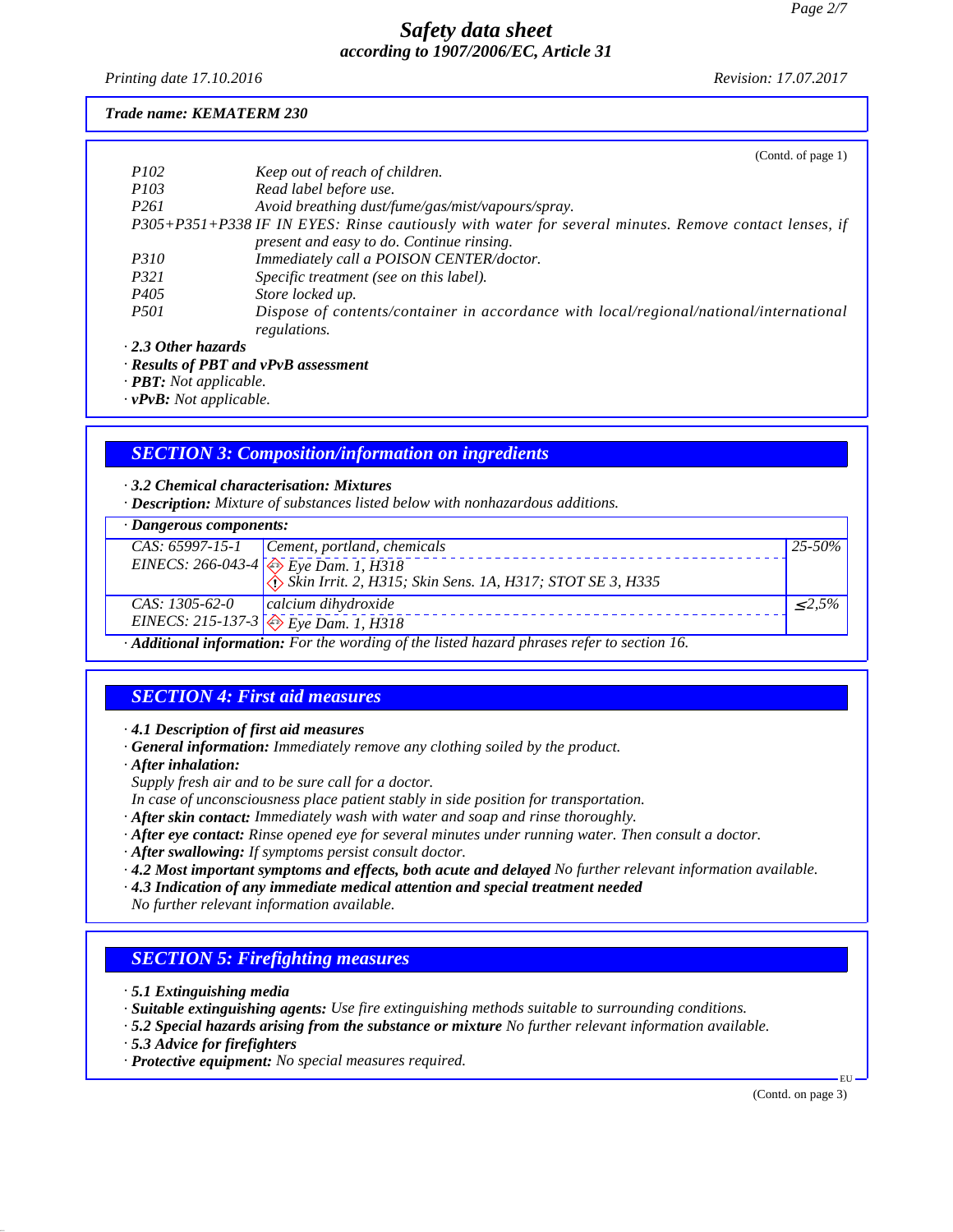*Printing date 17.10.2016 Revision: 17.07.2017*

(Contd. of page 2)

#### *Trade name: KEMATERM 230*

*SECTION 6: Accidental release measures*

- *· 6.1 Personal precautions, protective equipment and emergency procedures Wear protective equipment. Keep unprotected persons away.*
- *· 6.2 Environmental precautions: Do not allow to enter sewers/ surface or ground water.*
- *· 6.3 Methods and material for containment and cleaning up:*

*Use neutralising agent. Dispose contaminated material as waste according to item 13. Ensure adequate ventilation.*

- *· 6.4 Reference to other sections*
- *See Section 7 for information on safe handling.*
- *See Section 8 for information on personal protection equipment.*

*See Section 13 for disposal information.*

### *SECTION 7: Handling and storage*

*· 7.1 Precautions for safe handling Thorough dedusting.*

*Ensure good ventilation/exhaustion at the workplace.*

- *· Information about fire and explosion protection: No special measures required.*
- *· 7.2 Conditions for safe storage, including any incompatibilities*
- *· Storage:*
- *· Requirements to be met by storerooms and receptacles: No special requirements.*
- *· Information about storage in one common storage facility: Not required.*
- *· Further information about storage conditions: Store in dry conditions.*
- *· 7.3 Specific end use(s) No further relevant information available.*

### *SECTION 8: Exposure controls/personal protection*

*· Additional information about design of technical facilities: No further data; see item 7.*

*· 8.1 Control parameters*

*· Ingredients with limit values that require monitoring at the workplace:*

*1305-62-0 calcium dihydroxide*

*IOELV Long-term value: 5 mg/m³*

- *· Additional information: The lists valid during the making were used as basis.*
- *· 8.2 Exposure controls*
- *· Personal protective equipment:*
- *· General protective and hygienic measures:*
- *Keep away from foodstuffs, beverages and feed.*
- *Immediately remove all soiled and contaminated clothing*
- *Wash hands before breaks and at the end of work.*
- *Avoid contact with the skin.*
- *Avoid contact with the eyes and skin.*

*· Respiratory protection:*

*In case of brief exposure or low pollution use respiratory filter device. In case of intensive or longer exposure use self-contained respiratory protective device.*

(Contd. on page 4)

EU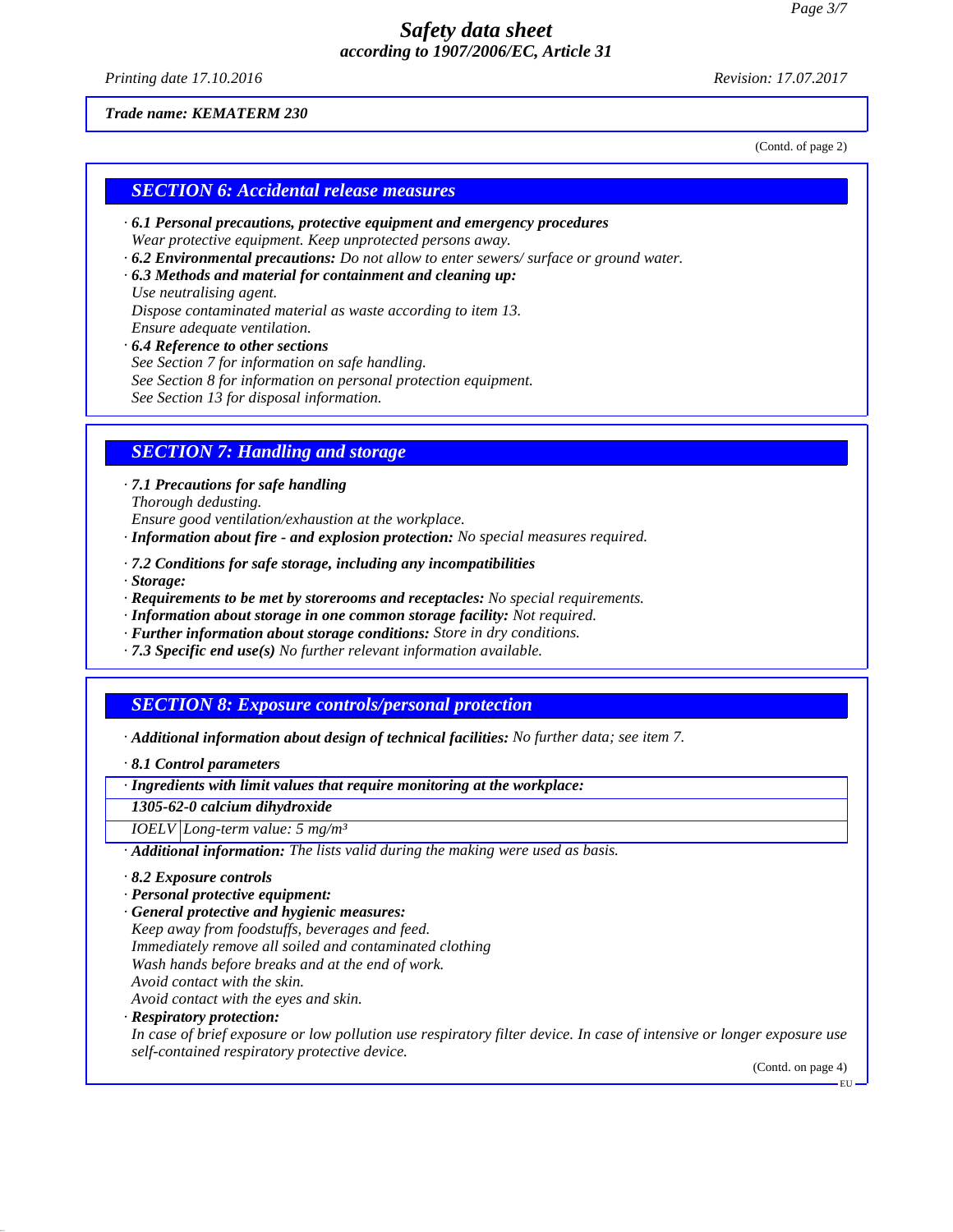*Printing date 17.10.2016 Revision: 17.07.2017*

(Contd. of page 3)

#### *Trade name: KEMATERM 230*

*· Protection of hands:*



\_S*Protective gloves*

*The glove material has to be impermeable and resistant to the product/ the substance/ the preparation. Due to missing tests no recommendation to the glove material can be given for the product/ the preparation/ the chemical mixture.*

*Selection of the glove material on consideration of the penetration times, rates of diffusion and the degradation · Material of gloves*

*The selection of the suitable gloves does not only depend on the material, but also on further marks of quality and varies from manufacturer to manufacturer. As the product is a preparation of several substances, the resistance of the glove material can not be calculated in advance and has therefore to be checked prior to the application.*

#### *· Penetration time of glove material*

*The exact break through time has to be found out by the manufacturer of the protective gloves and has to be observed.*



\_R*Tightly sealed goggles*

| <b>SECTION 9: Physical and chemical properties</b>                                                              |                                               |                    |
|-----------------------------------------------------------------------------------------------------------------|-----------------------------------------------|--------------------|
| .9.1 Information on basic physical and chemical properties<br><b>General Information</b><br>$\cdot$ Appearance: |                                               |                    |
| Form:                                                                                                           | Powder                                        |                    |
| Colour:                                                                                                         | According to product specification            |                    |
| $\cdot$ Odour:                                                                                                  | Characteristic                                |                    |
| · Odour threshold:                                                                                              | Not determined.                               |                    |
| $\cdot$ pH-value at 20 $\textdegree$ C:                                                                         | 11                                            |                    |
| Change in condition<br><b>Melting point/Melting range:</b><br><b>Boiling point/Boiling range:</b>               | Undetermined.<br>Undetermined.                |                    |
| $\cdot$ Flash point:                                                                                            | $>100\degree C$                               |                    |
| · Flammability (solid, gaseous):                                                                                | Not determined.                               |                    |
| · Ignition temperature:                                                                                         |                                               |                    |
| Decomposition temperature:                                                                                      | Not determined.                               |                    |
| · Self-igniting:                                                                                                | Product is not selfigniting.                  |                    |
| · Danger of explosion:                                                                                          | Product does not present an explosion hazard. |                    |
| <b>Explosion limits:</b><br>Lower:<br><b>Upper:</b>                                                             | Not determined.<br>Not determined.            |                    |
| · Vapour pressure:                                                                                              | Not applicable.                               |                    |
| $\cdot$ Density at 20 $\textdegree$ C:                                                                          | $1,26$ g/cm <sup>3</sup>                      |                    |
|                                                                                                                 |                                               | (Contd. on page 5) |

EU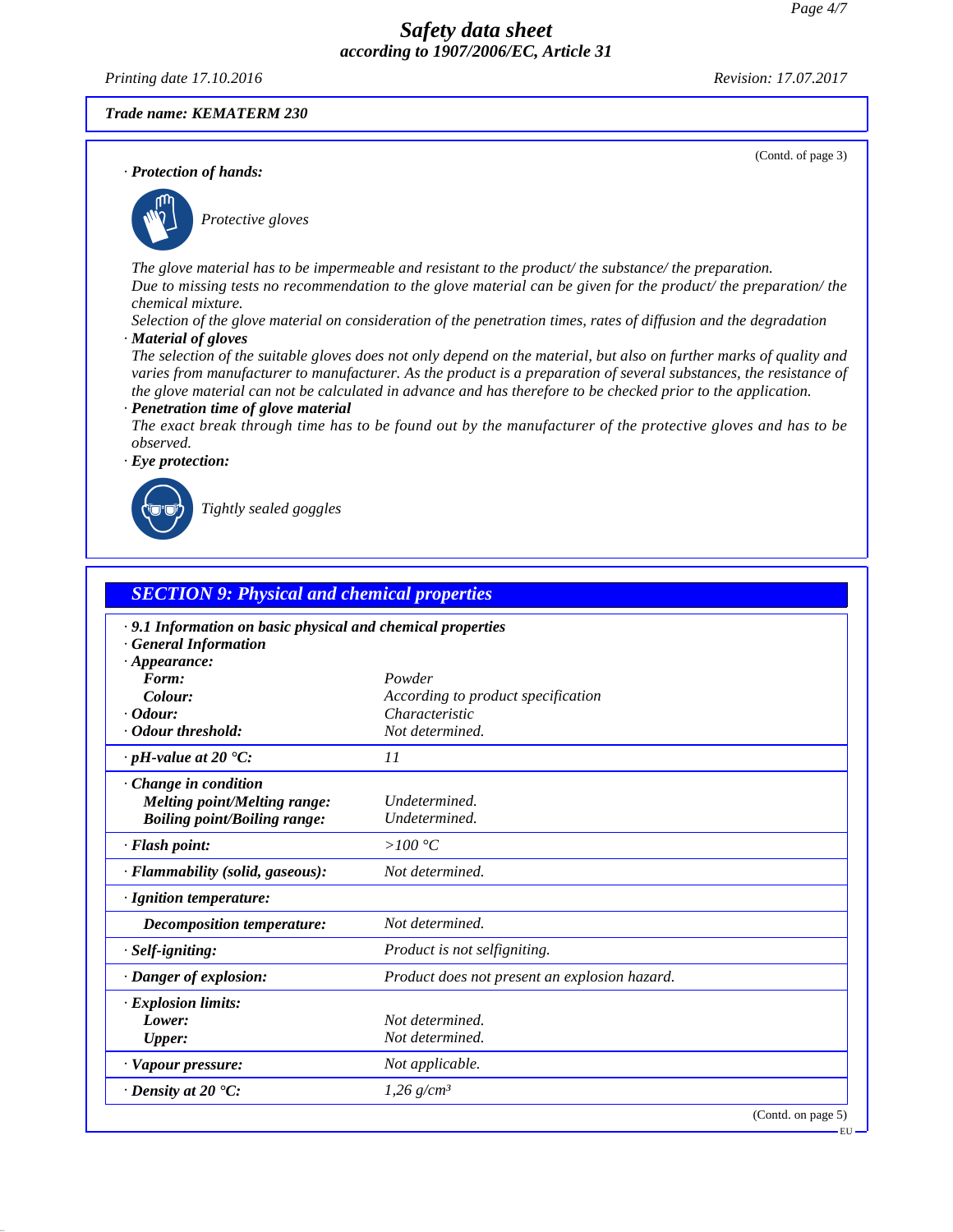*Printing date 17.10.2016 Revision: 17.07.2017*

#### *Trade name: KEMATERM 230*

|                                                            |                                            | (Contd. of page 4) |
|------------------------------------------------------------|--------------------------------------------|--------------------|
| · Relative density                                         | Not determined.                            |                    |
| · Vapour density                                           | Not applicable.                            |                    |
| $\cdot$ Evaporation rate                                   | Not applicable.                            |                    |
| · Solubility in / Miscibility with                         |                                            |                    |
| water:                                                     | Soluble.                                   |                    |
| · Partition coefficient (n-octanol/water): Not determined. |                                            |                    |
| $\cdot$ Viscosity:                                         |                                            |                    |
| Dynamic:                                                   | Not applicable.                            |                    |
| Kinematic:                                                 | Not applicable.                            |                    |
| · Solvent content:                                         |                                            |                    |
| Organic solvents:                                          | $0.0\%$                                    |                    |
| $VOC$ (EC)                                                 | $0,00\%$                                   |                    |
| Solids content:                                            | $100.0\%$                                  |                    |
| $\cdot$ 9.2 Other information                              | No further relevant information available. |                    |

## *SECTION 10: Stability and reactivity*

*· 10.1 Reactivity No further relevant information available.*

- *· 10.2 Chemical stability*
- *· Thermal decomposition / conditions to be avoided: No decomposition if used according to specifications.*
- *· 10.3 Possibility of hazardous reactions No dangerous reactions known.*
- *· 10.4 Conditions to avoid No further relevant information available.*
- *· 10.5 Incompatible materials: No further relevant information available.*
- *· 10.6 Hazardous decomposition products: No dangerous decomposition products known.*

# *SECTION 11: Toxicological information*

- *· 11.1 Information on toxicological effects*
- *· Acute toxicity Based on available data, the classification criteria are not met.*
- *· Primary irritant effect:*
- *· Skin corrosion/irritation Causes skin irritation.*
- *· Serious eye damage/irritation*
- *Causes serious eye damage.*
- *· Respiratory or skin sensitisation*
- *May cause an allergic skin reaction.*
- *· CMR effects (carcinogenity, mutagenicity and toxicity for reproduction)*
- *· Germ cell mutagenicity Based on available data, the classification criteria are not met.*
- *· Carcinogenicity Based on available data, the classification criteria are not met.*
- *· Reproductive toxicity Based on available data, the classification criteria are not met.*
- *· STOT-single exposure*
- *May cause respiratory irritation.*
- *· STOT-repeated exposure Based on available data, the classification criteria are not met.*
- *· Aspiration hazard Based on available data, the classification criteria are not met.*

(Contd. on page 6)

EU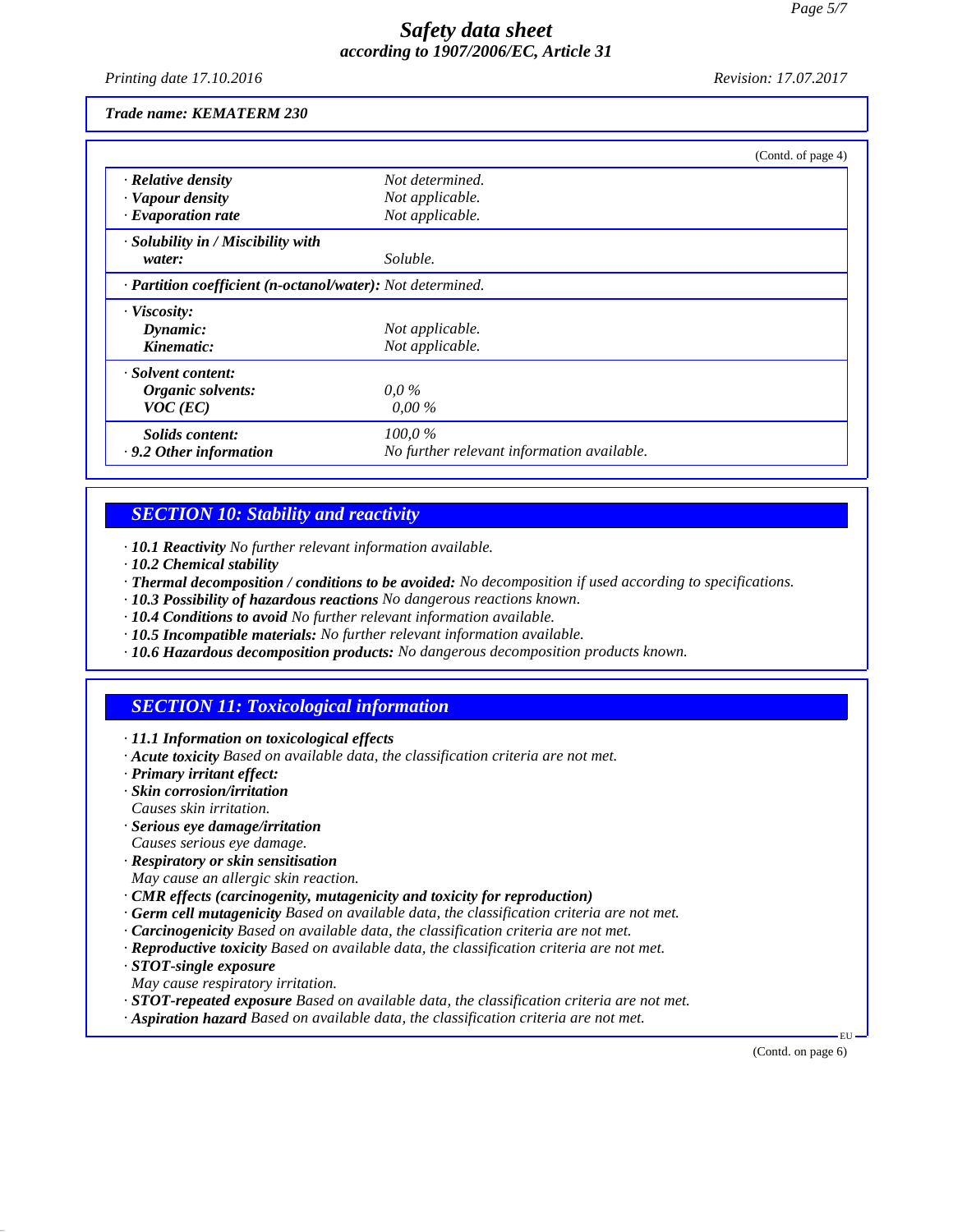*Printing date 17.10.2016 Revision: 17.07.2017*

#### *Trade name: KEMATERM 230*

(Contd. of page 5)

#### *SECTION 12: Ecological information*

- *· 12.1 Toxicity*
- *· Aquatic toxicity: No further relevant information available.*
- *· 12.2 Persistence and degradability No further relevant information available.*
- *· 12.3 Bioaccumulative potential No further relevant information available.*
- *· 12.4 Mobility in soil No further relevant information available.*
- *· Additional ecological information:*
- *· General notes:*

*Water hazard class 1 (German Regulation) (Self-assessment): slightly hazardous for water Do not allow undiluted product or large quantities of it to reach ground water, water course or sewage system. Must not reach sewage water or drainage ditch undiluted or unneutralised.*

- *· 12.5 Results of PBT and vPvB assessment*
- *· PBT: Not applicable.*
- *· vPvB: Not applicable.*
- *· 12.6 Other adverse effects No further relevant information available.*

## *SECTION 13: Disposal considerations*

- *· 13.1 Waste treatment methods*
- *· Recommendation*

*Must not be disposed together with household garbage. Do not allow product to reach sewage system.*

- *· Uncleaned packaging:*
- *· Recommendation: Disposal must be made according to official regulations.*
- *· Recommended cleansing agents: Water, if necessary together with cleansing agents.*

| $\cdot$ 14.1 UN-Number                                  |                 |  |
|---------------------------------------------------------|-----------------|--|
| · ADR, RID, ADN, ADN, IMDG, IATA                        | Void            |  |
| $\cdot$ 14.2 UN proper shipping name                    |                 |  |
| · ADN, IMDG, IATA                                       | Void            |  |
| $\cdot$ 14.3 Transport hazard class(es)                 |                 |  |
| · ADR, RID, ADN, IMDG, IATA                             |                 |  |
| · Class                                                 | Void            |  |
| · Label                                                 |                 |  |
| $\cdot$ ADN/R Class:                                    | Void            |  |
| $\cdot$ 14.4 Packing group                              |                 |  |
| · ADR, RID, ADN, IMDG, IATA                             | Void            |  |
| $\cdot$ 14.5 Environmental hazards:                     | Not applicable. |  |
| $\cdot$ 14.6 Special precautions for user               | Not applicable. |  |
| $\cdot$ 14.7 Transport in bulk according to Annex II of |                 |  |
| Marpol and the IBC Code                                 | Not applicable. |  |
| · UN "Model Regulation":                                | Void            |  |

(Contd. on page 7)